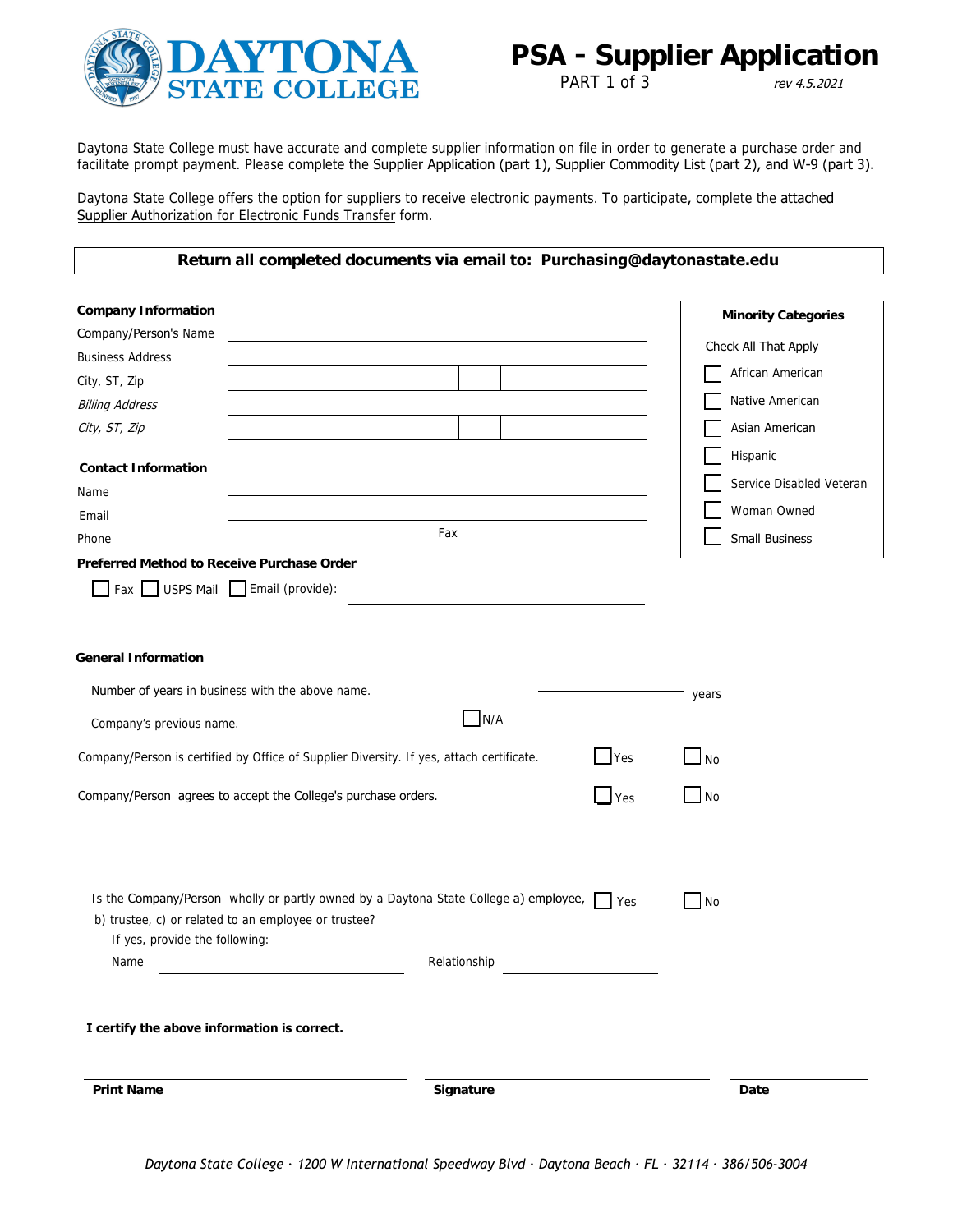

# **Supplier Commodity List**

PART 2 of 3

Please check all goods and services offered by your company.

| Advertising                                       | 011 | Lighting Fixtures & Lamps           | 460 |
|---------------------------------------------------|-----|-------------------------------------|-----|
| Animals                                           | 490 | Linens/Linen Services               | 760 |
| Appliances, Household                             | 730 | Maintenance & Repair Services       | 050 |
| Athletic & Recreation Equipment                   | 830 | Material Handling Equipment         | 690 |
| Awards & Promo Items                              | 940 | Medical Equipment & Supplies        | 470 |
| Audio & Visual Equipment & Supplies               | 660 | Moving & Storage                    | 033 |
| <b>Business &amp; Other Support Services</b>      | 030 | Musical Instruments                 | 810 |
| Chemicals & Chemical Products                     | 510 | Office Machines/Equipment           | 210 |
| <b>Childcare Services</b>                         | 065 | <b>Office Supplies</b>              | 220 |
| Cleaning Equipment & Supplies                     | 890 | Paper & Related Products            | 230 |
| Communication Equipment & Supplies                | 630 | Photographic Equipment & Supplies   | 650 |
| Computer Accessories & Cables                     | 610 | Photographic Supplies & Materials   | 651 |
| Computer Hardware                                 | 600 | Plumbing Supplies & Materials       | 300 |
| Computer Software                                 | 620 | <b>Printing Services</b>            | 090 |
| <b>Construction &amp; Building Materials</b>      | 380 | Professional Associations           | 020 |
| <b>Construction &amp; Building Trade Services</b> | 070 | <b>Professional Services</b>        | 010 |
| <b>Custodial Services</b>                         | 061 | Publishing Company                  | 965 |
| Direct Mail Services                              | 031 | Pumps & Compressors                 | 280 |
| <b>Educational Institutions</b>                   | 041 | Refrigeration, HVAC & Heating       | 080 |
| <b>Educational Materials</b>                      | 040 | Safety Equipment                    | 260 |
| Electronic Equipment                              | 110 | Scientific Equipment & Supplies     | 480 |
| Electrical Wire & Power Dist. Equipment           | 440 | <b>Security Services</b>            | 270 |
| Food Prep & Serving Equipment                     | 750 | Subscriptions                       | 961 |
| Freight Forwarder/Custom Broker                   | 032 | Tools                               | 320 |
| Furniture Business & Home                         | 710 | Uniforms, Clothing, etc.            | 850 |
| Gases                                             | 520 | Vehicle Accessories & Parts         | 140 |
| Government Agency                                 | 021 | Vehicle Repair                      | 141 |
| Hotels, Motels, etc.                              | 720 | Vehicles, Trailers, Cycles & Trucks | 120 |
| ID Cards, Decals & Signage                        | 910 | Other: Specify Below                | 960 |
| Keys & Locks                                      | 950 |                                     |     |
| Landscaping Services & Supplies                   | 060 |                                     |     |